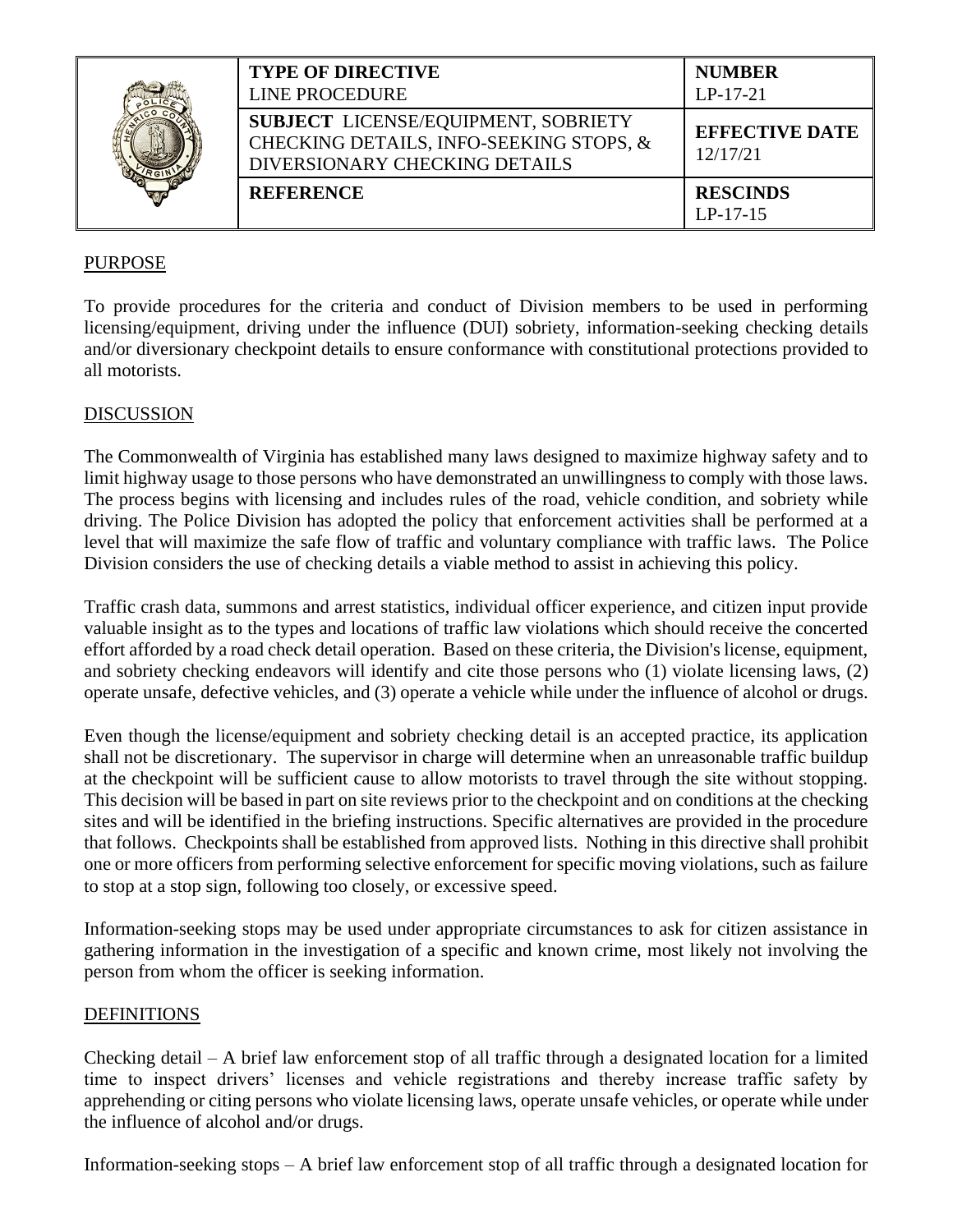a limited time to ask vehicle occupants for assistance in providing information about a specific and known crime. This type of stop is not designed to illicit incriminating information from the vehicle occupants but rather to seek information from members of the public to assist in a criminal investigation.

Diversionary checkpoint detail - A detail where signs are placed along the roadway indicating a "checkpoint" ahead without there being an actual checkpoint where cars are stopped. Officers observe driver behavior and/or vehicle maneuvering as the vehicle approaches or pass the "checkpoint" signs and make traffic stops where there is reasonable articulable suspicion or a higher threshold for the stops. Officers must identify additional suspicious circumstances or independent evasive behavior to justify stopping a vehicle that makes an evasive maneuver after passing, or just before passing, a diversionary checkpoint sign.

# **GUIDELINES**

# I. CHECKING DETAIL SITE SELECTION

- A. The Commanding Officer, Special Operations (or designee) shall prepare separate lists of approved checking detail sites – one for licensing/equipment violations and one for DUI violations. The lists may be revised as appropriate. These lists must be updated at least once every six months of the calendar year. New DUI and equipment detail locations are due in January and July of each calendar year and will reflect the previous six months of activity.
- B. Each site shall be selected based on any one or combination of the following criteria:
	- 1. Historical, articulated data indicates a high number of DUI related traffic crashes;
	- 2. Historical, articulated data indicates a high number of DUI arrest activity; and/or
	- 3. Historical, articulated data indicates the site is on a route known to be traveled by motorists violating licensing (vehicle and operator's) or equipment related traffic laws.
- C. The site shall have adequate visibility to provide safety to the motorist and Division members.
- D. The site shall have adequate space available to park Division and violator vehicles so as to avoid the development of hazardous conditions for highway users.
- E. Each site shall be designated as approved for operation during the daytime, nighttime, or both.
- F. The site selected shall be approved by the appropriate uniformed field supervisor on the date of the usage. This uniformed field supervisor shall:
	- 1. Conduct an on-site inspection to ensure the detail's design complies with established guidelines (refer to section I. A-F).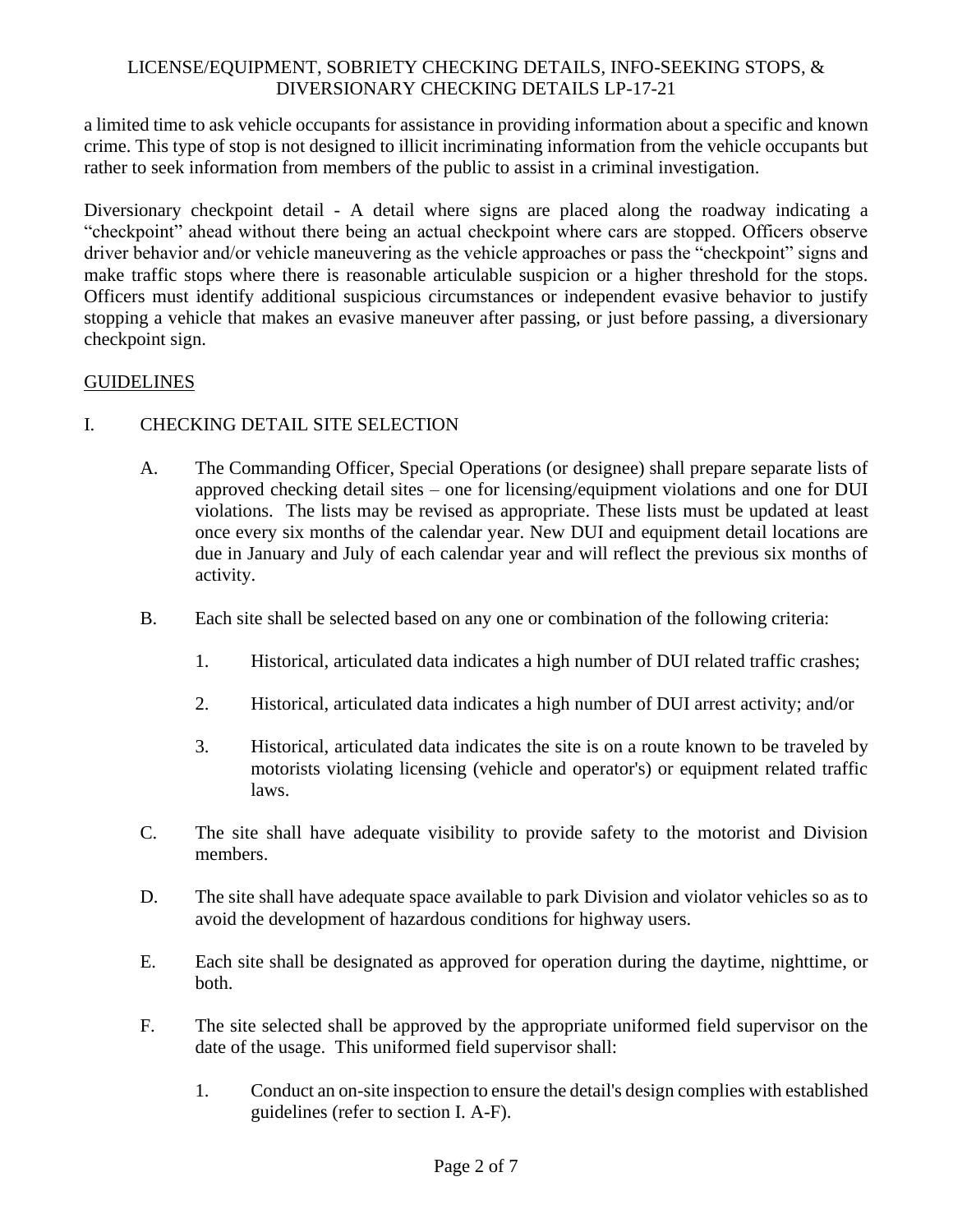- 2. Take appropriate photographs or video of the site, showing the location and the design of the checkpoint.
- 3. Ensure established procedures are followed throughout the duration of the detail.

# II. INFORMATION-SEEKING STOPS SITE SELECTION

- A. The site must be in close proximity to a recent specific and known crime and the detective and their supervisor believes that it would be helpful to seek information from the public.
- B. The site shall have adequate visibility to provide safety to the motorist and Division members.
- C. The site shall have adequate space available to park Division and/or other vehicles so as to avoid the development of hazardous conditions for highway users.

# III. DIVERSIONARY CHECKPOINT DETAIL SITE SELECTION

- A. Any location can be selected for this type of detail, taking into consideration the following: traffic congestion, time of day, weather, officer safety, site distance, and public safety.
- B. The site selected shall be approved by the appropriate field supervisor on the operational plan prior to the beginning of the detail. Before approving the site, the supervisor shall:
	- 1. Conduct an on-site inspection to ensure the detail's design complies with these guidelines, and
	- 2. Take photographs or videos of the site, showing the location and design of the detail, including the officer's observation point.

# IV. CHECKING DETAIL OPERATIONS

- A. A supervisor (or designee) will complete an Operations Plan (HCPD-383), Incident Command Template (HCPD-058), Briefing Instructions (HCPD-452 and/or HCPD-453), and any other supporting documents (for each checking detail). Each officer participating in the checking detail will be briefed using these documents and will retain a copy for court purposes.
- B. If the checking detail is to achieve the desired objective of producing a sustained deterrence and result in voluntary compliance of all traffic laws, the checks should be conducted at various times of the day and week. In addition, Division members shall adhere to the following guidelines:
	- 1. Checking details will be conducted only at approved sites. Only Division members assigned by the supervisor in charge may participate in the checking detail.
	- 2. A supervisor shall be present for all checking detail operations. The supervisor shall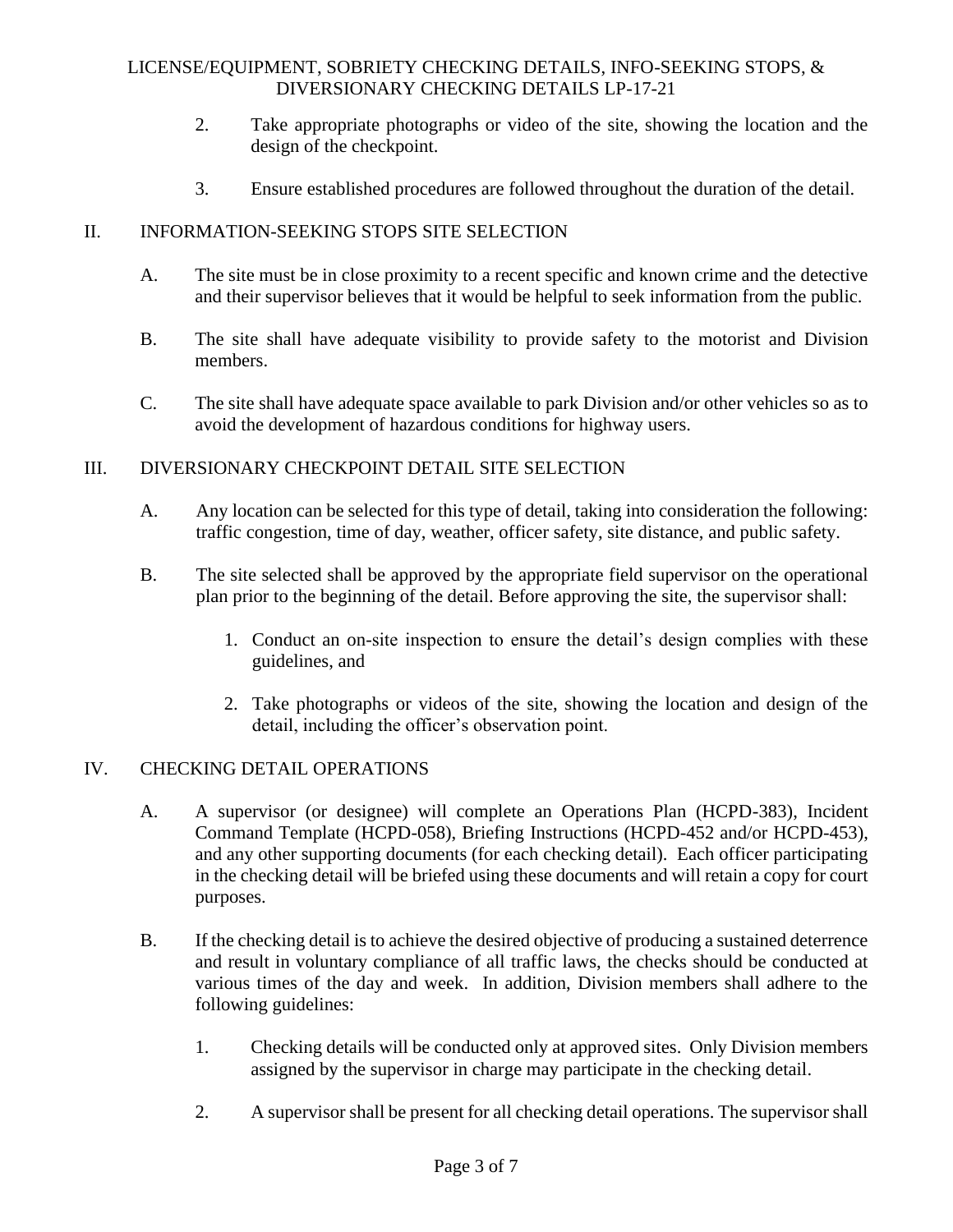be responsible for the following:

- a. Recording the starting and ending times of the detail;
- b. Recording the number and the names of the officers assigned to the detail;
- c. Ensuring established operational procedures are maintained throughout the duration of the detail;
- d. Terminating the detail if the operation becomes unsafe or unreasonable;
- e. Recording the number of vehicles, if any, which are allowed through the detail to reduce traffic back-ups and the time this situation occurred; and
- f. Recording the number of summonses issued (listing each specific violation/charge and providing cumulative totals).
- 3. Checking details should normally be operated no less than thirty minutes and no more than five hours.
- 4. Members conducting the detail shall be responsible to see that all precautions are taken to afford the highest degree of safety to everyone. This includes but is not limited to: the use of roadway flares, traffic cones, appropriate signs, emergency lights, personal traffic vests, and flashlights.
- 5. Safety considerations include circumstances such as extremely heavy traffic at or near the checking detail location which may necessitate procedures for screening alternate vehicles (i.e., every third, fifth, or tenth vehicle). The average checking time per vehicle and the number of officers available will determine the appropriate alternate procedures for checking vehicles. These alternate procedures may vary to match the traffic flow; however, vehicles will not be stopped on a discretionary basis.
- 6. When approaching a vehicle, members shall utilize Division approved officer safety techniques. Should no hazard exist, the operator shall be advised of the purpose of the stop.
- 7. The motorist shall be requested to present his operator's license and vehicle registration card.
- 8. All contact with citizens and/or motorists shall be firm, polite, and as brief as possible.
- 9. Division officers have been trained in DUI detection, screening, and apprehension methods, as well as techniques to use in interviewing suspected violators of the law. In the event an offense is suspected or identified, officers are expected to utilize the techniques required by the Division.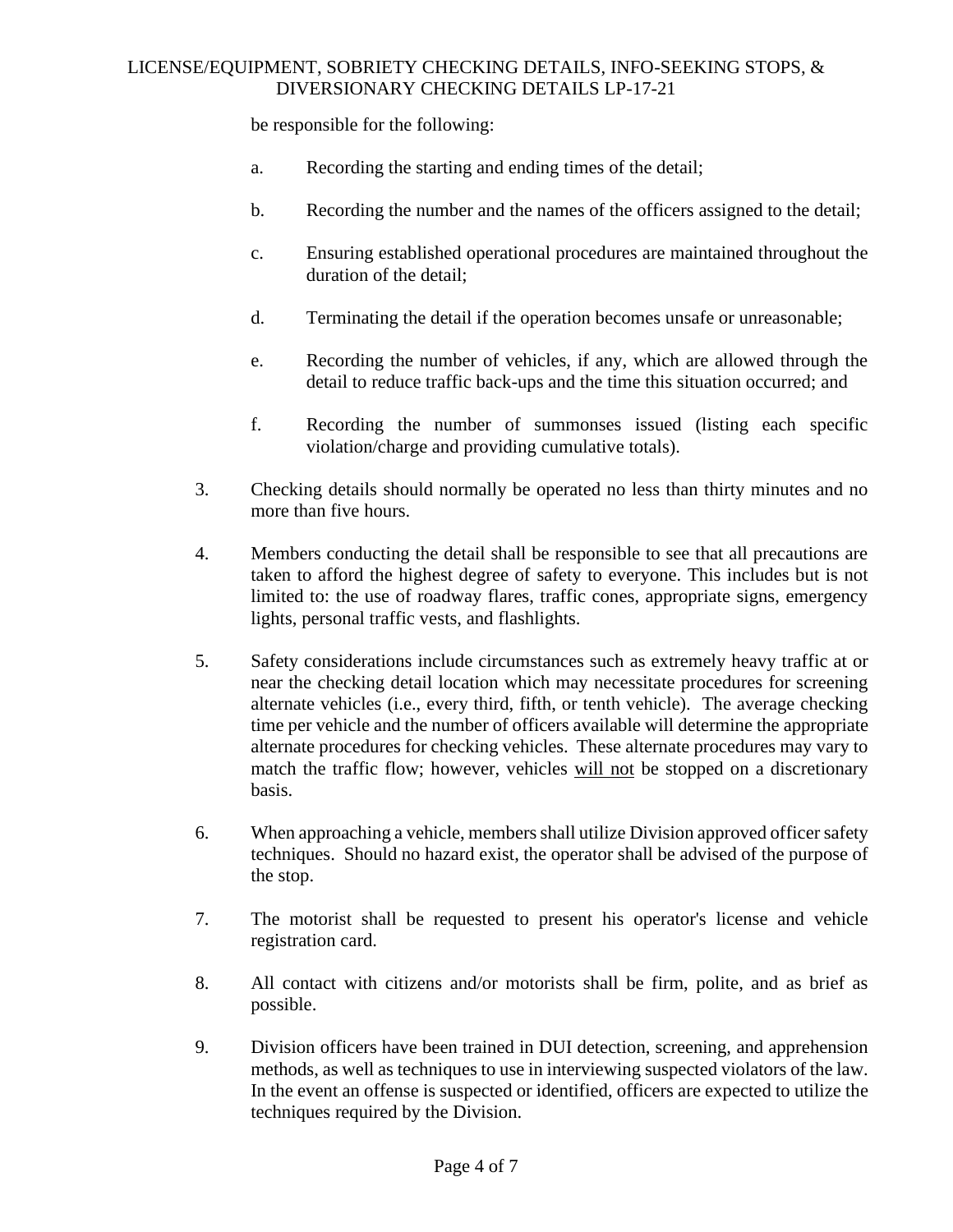10. The uniformed field supervisor (or designee) shall complete an After-Action Report (HCPD-384) containing the results of the checking detail (including the information recorded, as discussed in section III.B.2.a-f). This After-Action Report shall be a complete packet, which includes, but not be limited to, the above report, Operations Plan, Incident Command Template, Briefing Instructions (HCPD-452 and/or HCPD-453), Traffic Special After-Action Report (HCPD-382), and all supporting documentation related to the checking detail. This packet shall be forwarded to the Accreditation Manager within five working days from the conclusion of the checking detail and will be kept on file for a period of four years. Each officer assigned to the detail should retain their own copy of this packet for court purposes.

# V. INFORMATION-SEEKING STOP OPERATIONS

- A. Nothing in this directive shall preclude a supervisor from setting up an information-seeking stop immediately after a known and specific crime to obtain valuable information. The supervisor shall document in writing the factors of the information-seeking stop (i.e., place, duration, purpose, etc.) before it is to take place, complete the required documentation listed in section IV.B. at the appropriate time, and submit it with the After-Action Report.
- B. A supervisor will complete an Operations Plan (HCPD-383), Incident Command Template (HCPD-058), Information-seeking Stops – Briefing Instructions (HCPD-450), and any other supporting documents and forward to the Accreditation Manager within five working days from the conclusion of the information-seeking stop. This packet will be kept on file for a period of four years.
- C. Each officer participating in the operation shall be briefed specifically on what information is being sought as it relates to a known and specific crime and shall receive a copy of the Operations Plan and briefing instructions.
- D. A supervisor shall be on site for all information-seeking stops.
- E. It is recommended that at least one uniformed member from Patrol Operations be present at an information-seeking stop. Anyone actively participating in this event (including detectives) shall wear their ballistic vest.
- F. All officers participating in the information-seeking stop shall be in uniform and wearing the approved reflective traffic vest. Detectives participating should wear appropriate "Police" identifying vests or identification, as well as the approved reflective traffic vest.
- G. Officers SHALL NOT request driver's license and registration information from occupants during an information-seeking stop unless officers develop reasonable suspicion on a criminal act.
- H. If an officer observes behavior that furnishes a reasonable suspicion that the driver appears to be under the influence of alcohol and/or drugs and/or is involved in some other form of criminal activity, then the officer may question the driver and, if justified, direct the driver to a safe location for further investigation.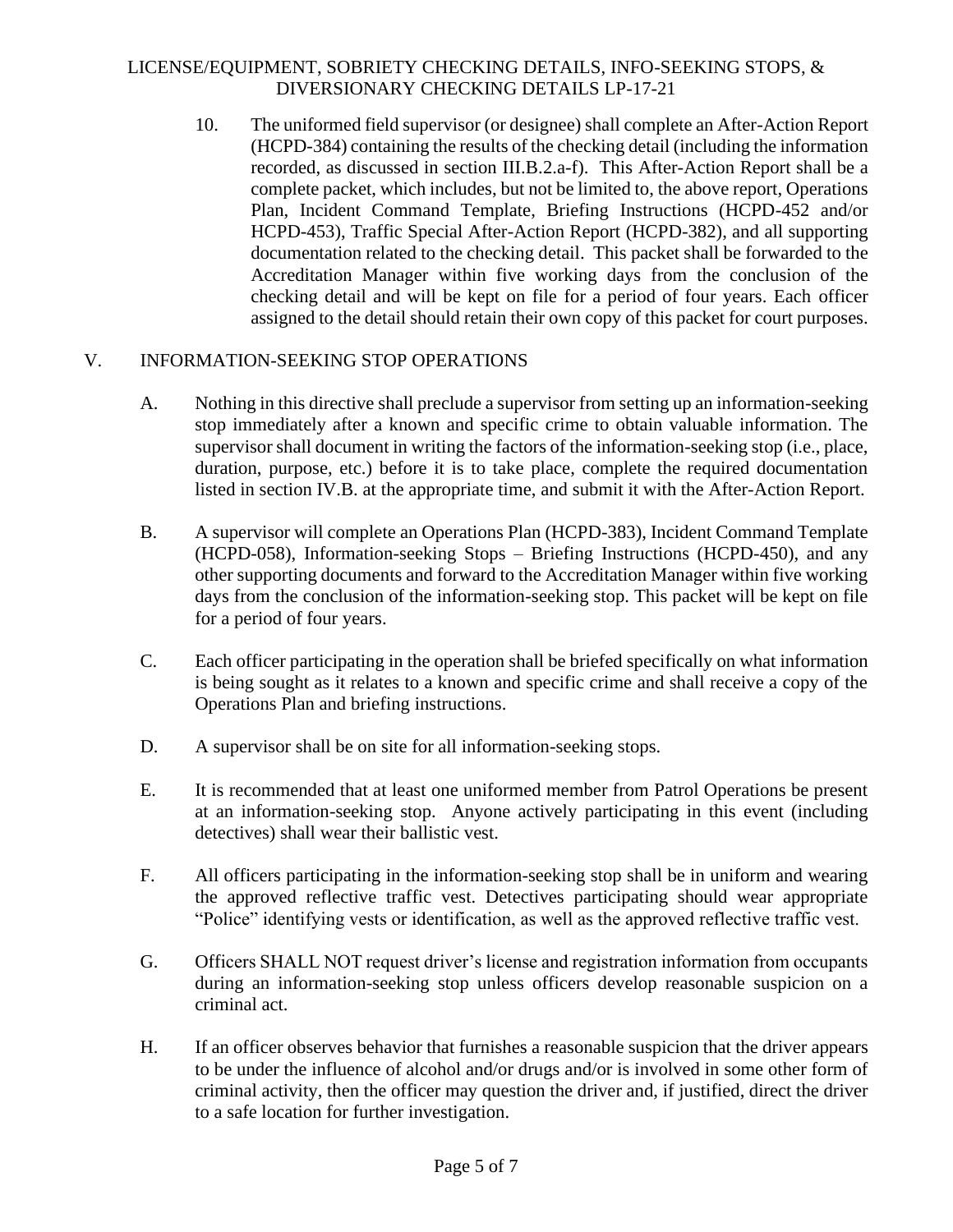- I. Officers can only ask for information related to the known and specific crime for which the information-seeking stop was established.
- J. Officers may provide flyers or other written information to occupants of the vehicle as deemed necessary by the supervisor and/or detective on scene.

### VI. DIVERSIONARY CHECKPOINT DETAIL OPERATIONS

- A. A supervisor (or designee) shall complete an Operational Plan (HCPD-383), Incident Command Template (HCPD-058), and supporting documents (for each detail). Each officer participating in the operation shall be briefed using these documents and shall retain a copy for court purposes.
- B. The detail should be conducted at various times of the day and week.
- C. The checkpoint signs used may only be 'License and Equipment' or 'Sobriety' signs.
	- 1. Only Division members assigned by the supervisor or the designee in charge may participate in the detail.
	- 2. A supervisor or designee shall be present for all details. The supervisor or designee shall be responsible for the following:
		- a. Recording the starting and ending times of the detail;
		- b. Recording the number and the names of the officers assigned to the detail;
		- c. Ensuring established operational procedures are maintained throughout the duration of the detail;
		- d. Terminating the detail if the operation becomes unsafe or unfeasible (i.e., because of adverse weather, staffing limitations, etc.);
		- e. Recording the total number of vehicles that pass by the sign(s); and
		- f. Recording the number of summonses issued (listing each specific violation/charge and providing cumulative totals).
	- 3. Details should normally be operated no less than thirty minutes and no more than five hours.
	- 4. Officers conducting the detail shall use the following safety equipment, as needed in the detail: roadway flares, traffic cones, traffic safety signs, emergency lights, personal traffic vests, and flashlights.
	- 5. The supervisor (or designee) shall complete the Traffic Special After-Action Report (HCPD-382) containing the results of the checking detail. This After-Action Report shall be a complete packet, which includes, but not be limited to, the above report, Operations Plan, Incident Command Template, and any other supporting documentation related to the checking detail. This packet shall be forwarded to the Sergeant, Traffic Enforcement within five working days from the conclusion of the checking detail. Each officer assigned to the detail should retain their own copy of